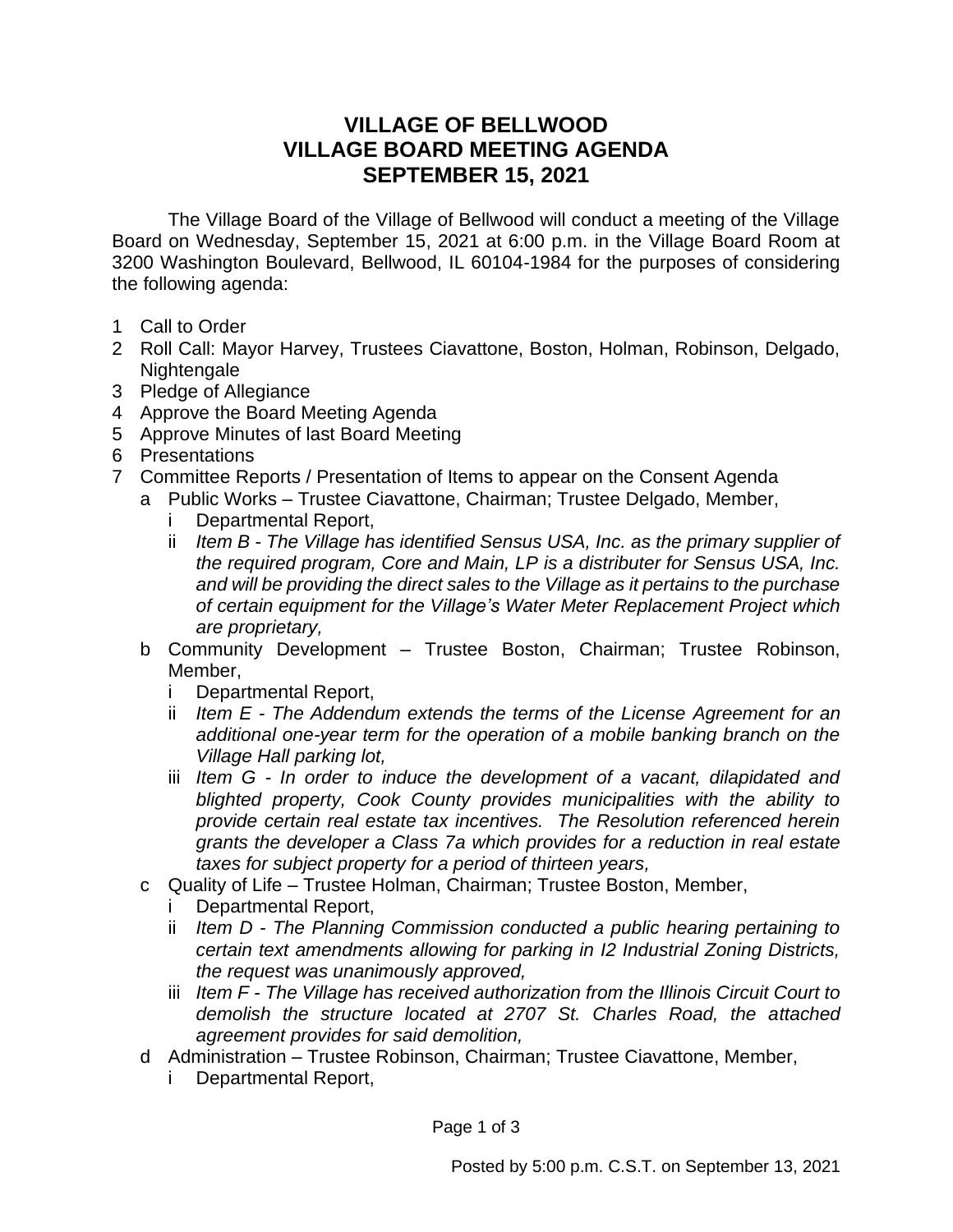- ii *Item A - The Village has contracted with CCMSI as its third-party administrator regarding the Village's insurance claims and desires to renew its agreement for CCMSI to continue as the Village's TPA,*
- iii *Item I - The settlement provides for the resolution of litigation as recommended by special counsel,*
- iv *Item J - The settlement provides for the resolution of litigation as recommended by special counsel,*
- e Public Safety Trustee Delgado, Chairman; Trustee Nightengale, Member,
	- i Departmental Report,
	- ii Item C *The Village is applying for a grant to assist in funding the certain improvements and enhancements to designated school routes in order to make them safer for the students and residents who travel on said routes,*
	- iii *Item H - The Police Department needs to purchase new radios and has identified the Motorola radio as the radio that best fits the needs of the Department, the Village is interested in purchasing the new radio equipment by and through participation in the Cook County purchasing program,*
- f Finance Trustee Nightengale, Chairman; Trustee Holman, Member,
	- i Departmental Report,
	- ii Authorize payment of bills,
	- iii Ratify investments,
	- iv *No items appearing on the consent agenda,*
- g Ad Hoc Committees:
	- i Traffic Safety Trustee Nightengale, Chairman; Trustee Holman, Member,
	- ii Other
- 8 Consent Agenda
	- a A Resolution Approving and Authorizing the Execution of an Agreement by and between the Village of Bellwood and Cannon Cochran Management Services, Inc.,
	- b A Resolution Approving and Authorizing the Execution of an Agreement by and between the Village of Bellwood and Core and Main, LP,
	- c A Resolution Approving and Authorizing a Grant Application Safe Routes to School,
	- d An Ordinance Amending Chapter 156.111 of the Village of Bellwood Code of Ordinances; Off-Street Parking in General Industrial Districts,
	- e A Resolution Approving and Authorizing the Execution of an Addendum to a License Agreement by and between the Village of Bellwood and PNC Bank, National Association,
	- f A Resolution Approving and Authorizing the Execution of an Agreement by and between Milburn, LLC,
	- g A Resolution Approving a Cook County Class 7A Real Estate Tax Incentive for the Property Commonly referred to as 431-445 S. 25th Avenue, Bellwood, Cook County, Illinois, 60104 Permanent Index Numbers 15-10-300-010, 15-10-300-033, 15-10-300-0034 and 15-10-300-035,
	- h A Resolution Approving and Authorizing the Participation in the Cook County Purchasing Program for the Purchase of Motorola Radios for the Bellwood Police Department,